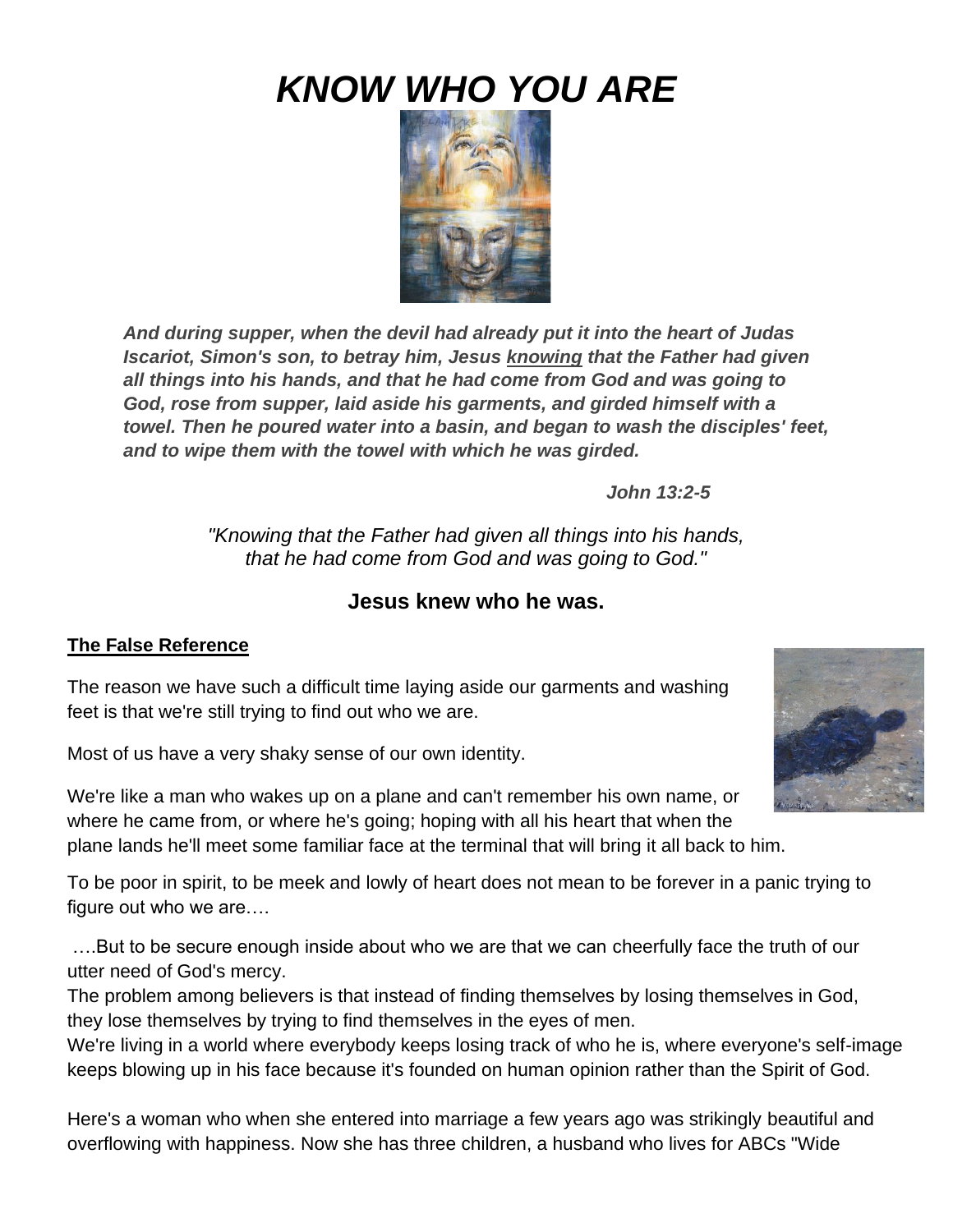World of Sports," days filled with sickness and boredom. The walls are closing in. If you asked her if she's the radiant bride who walked down the aisle a few years ago she'd laugh in your face!

Take a look at her husband. He had great plans for his life --- once. But now his whole personality looks like it's been spin--dried. He's resigned himself to a monotonous job, boring home life, whining children, complaining wife, and escapes into T.V., hockey, base-ball and football. He has long since lost track of who he is. His mind is shriveled and getting smaller every day. And these people we watch on our television and read about in Time Magazine, whose lives seem so interesting; most of them have about as good a grip on who they are as on that bar of soap in the bottom of the bathtub.

They have the same anxieties about their identity, the same emptiness, the same inner desperation as the rest of the population.

Ever since the fall of man, humans have tried to establish who they are by comparing themselves with their fellow man. Cain looked at his brother Abel with envy that turned to murder because Cain only knew who he was with reference to Abel; and it made him sick. Korah, Dathan and Abiram and the two hundred and fifty who challenged Moses in the wilderness were trying to find their identity with reference to Moses. "Who do you think you are, Moses? You're no better than the rest of us!" (Moses never said he was.)

#### **The Pole Star**

But in the Kingdom of God we know who we are not by comparing ourselves with someone else, but from within – ever knowing who we are in relation to God.



#### **He is the pole star.**

Outwardly we travel a road that gives us little reassurance as to who we are.

If we don't know who we are and keep knowing, we'll soon be swallowed up by the dullness, the monotony, the hard things that come to us, and open ourselves to seducing spirits.

It happens to many believers. They travel well for a while. Then circumstances become rough. And when they get no assurance from outward sources or admiring friends, they become victims of whatever lying spirit tells them something nice.

*...Jesus, knowing that the Father had given all things into his hands, and that he had come from God and was going to God, rose from supper, laid aside his garments, and girded himself with a towel. Then he poured water into a basin,*  and began to wash the disciples' feet, and to wipe them with the towel with *which he was girded.*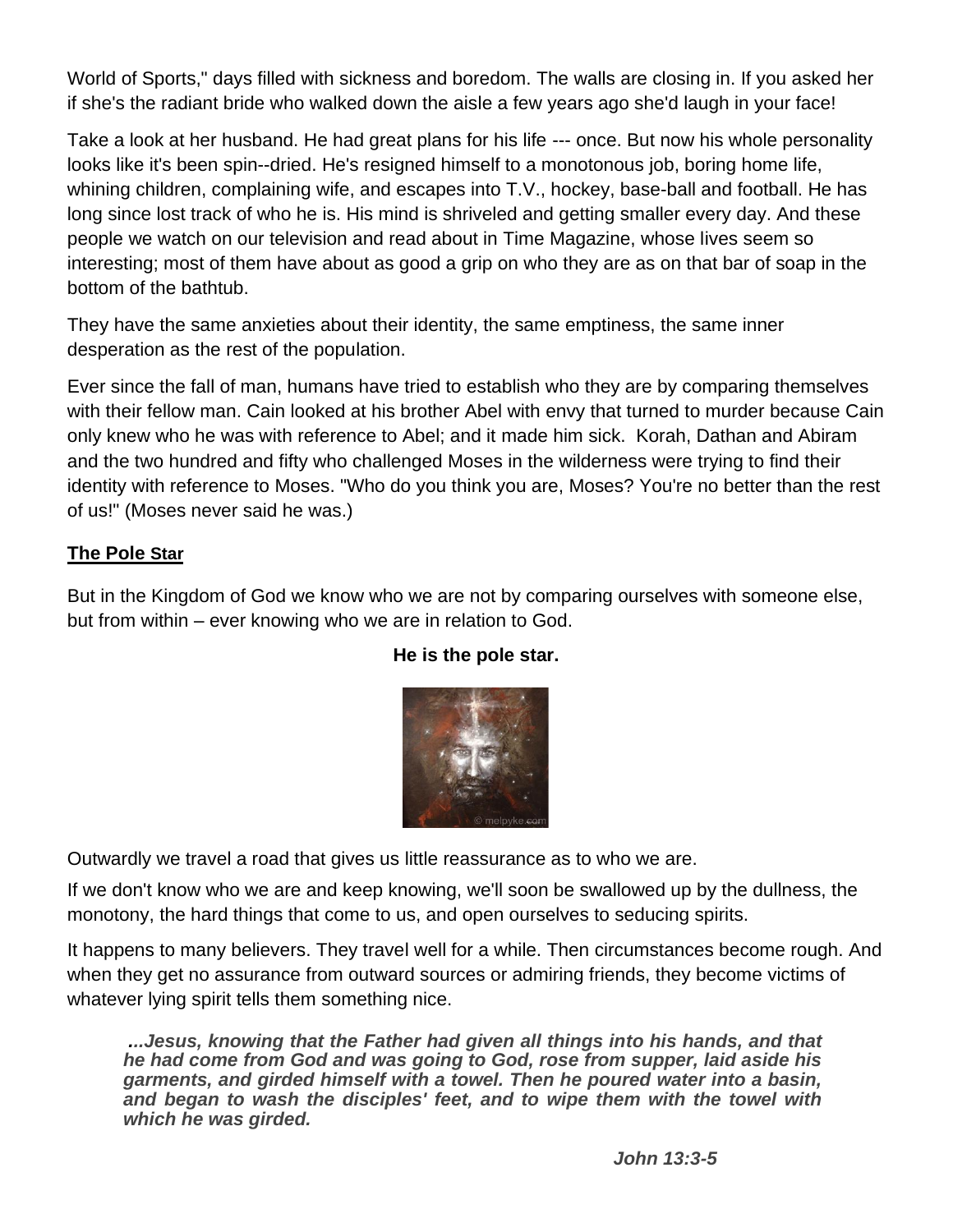**This man, washing the feet of his friends like a slave, suffers no identity crisis.**



He is able to serve so freely because he knows who he is in relation to the Father. Knowing that the Father had given all things into his hands, that he had come from God and was going to God, he was able to lay aside his garments and serve.

A person who is in doubt about who he is can never do such things.

*"For this gospel I was appointed a preacher and apostle and teacher, and therefore I suffer as I do. But I am not ashamed, for I know whom I have believed, and I am sure that he is able to guard until that day what has been entrusted to me."*

*II Timothy 1:11-12*

Paul is able to suffer as he does and not lose his mind because he knows who he is in relationship to the true and living God. He knows who he belongs to, where his anchor is.

To survive the storms and eerie calms and continuously live in the mind of God, which is mercy, free of the need to find our identity in circumstances, or our comfort in lying spirits, we must know who we are, not as some idea we read in a book, but as blazing inner truth.

It's up to us to know and to keep knowing who we are.

# **Know Who You Are**



#### **1. It's up to you to know and keep knowing that you are a redeemed child of God.**

*But when the time had fully come, God sent forth his Son, born of woman, born under the law, so that we might receive adoption as sons. And be-cause you are sons, God has sent the Spirit of his Son. into our hearts, crying, "Abba! Father!" So through God you are no longer a slave but a son, and if a son then an heir.*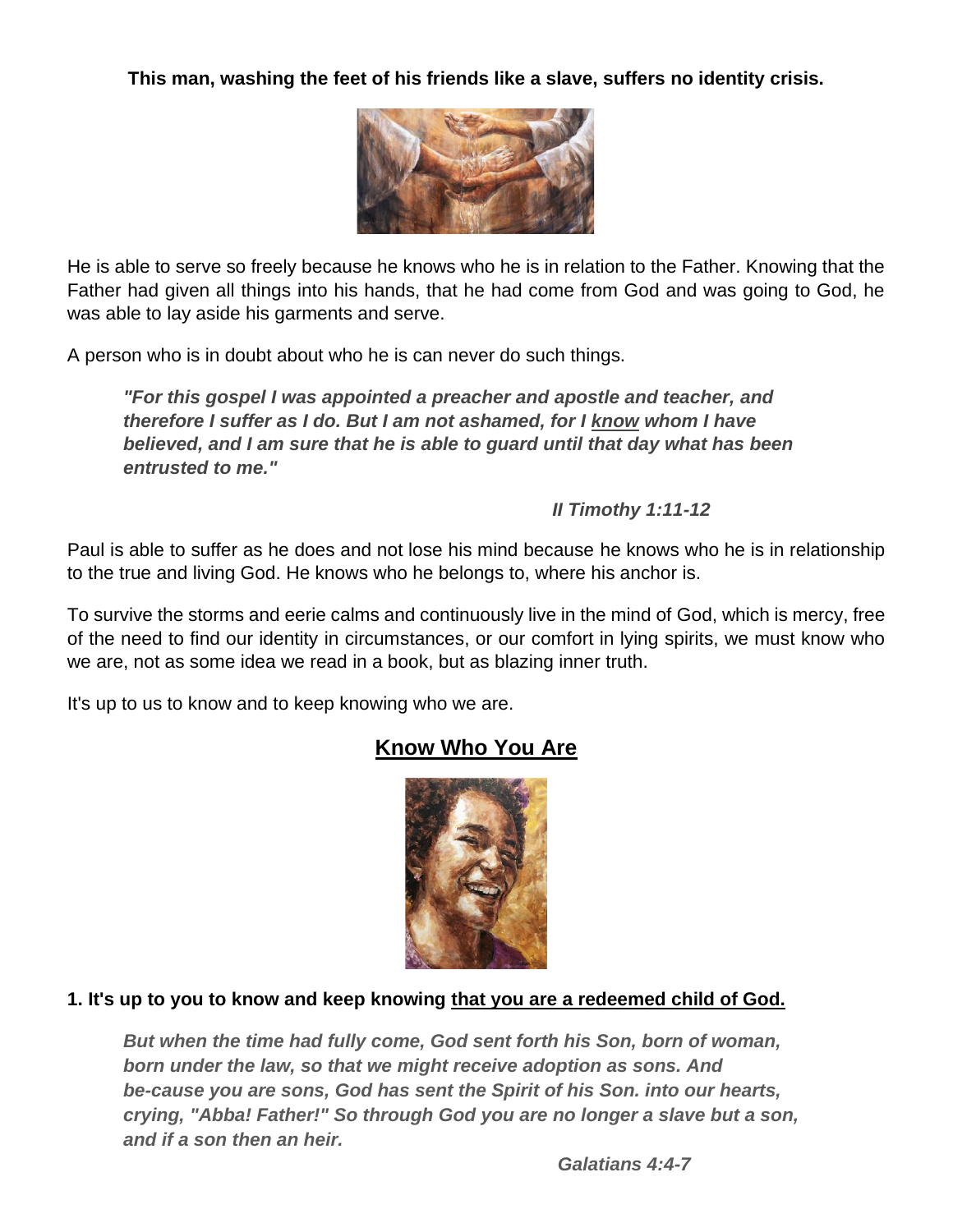A son of God --- male or female --- born of his nature, redeemed and set free from those things that kept you in bondage to your old nature. And the proof that God has adopted you as a son is that you have the Spirit of the Son crying in your heart, "Abba! Father!"

The man or woman who takes hold of this truth and bases their life on it will begin to experience its reality. The old chains that bound you will fall away and you will start living, thinking, praying, choosing, conquering, like a son of God.

### **2. It's up to you to know and keep knowing that you are a chosen vessel**.



*You did not choose me, but I chose you and appointed you that you should go and bear fruit and that your fruit should abide; so that whatever you ask the Father in my name, he may give it to you.* 

#### *John 15:16*

Long before you ever heard of Jesus Christ he knew you and he chose you to be his disciple. And now he ordains you to go and bring forth fruit that will last.

He didn't choose us because we're so talented, or so kindhearted, or so spiritually inclined.

He chose us as living evidence of the mercy of God.

If he can save us he can save anybody!

If he can use us he can use anybody!

So how can a chosen vessel have an identity crisis?

Only by taking its eyes off the One who chose it and by starting to compare itself with other vessels.

Peter was chosen to do what Peter was ordained to do, not what John was ordained to do. "If I want John to tarry until I come, what's that to you? Follow me. Keep your eye on your own work and leave your brothers and sisters work alone."

#### **3. It's up to you to know that you have been called into a royal priesthood.**

*But you are a chosen race, a royal priesthood, a holy nation, God's own people, that you may declare the wonderful deeds of him who called you out of darkness into his marvelous light.* 



*I Peter 2:9*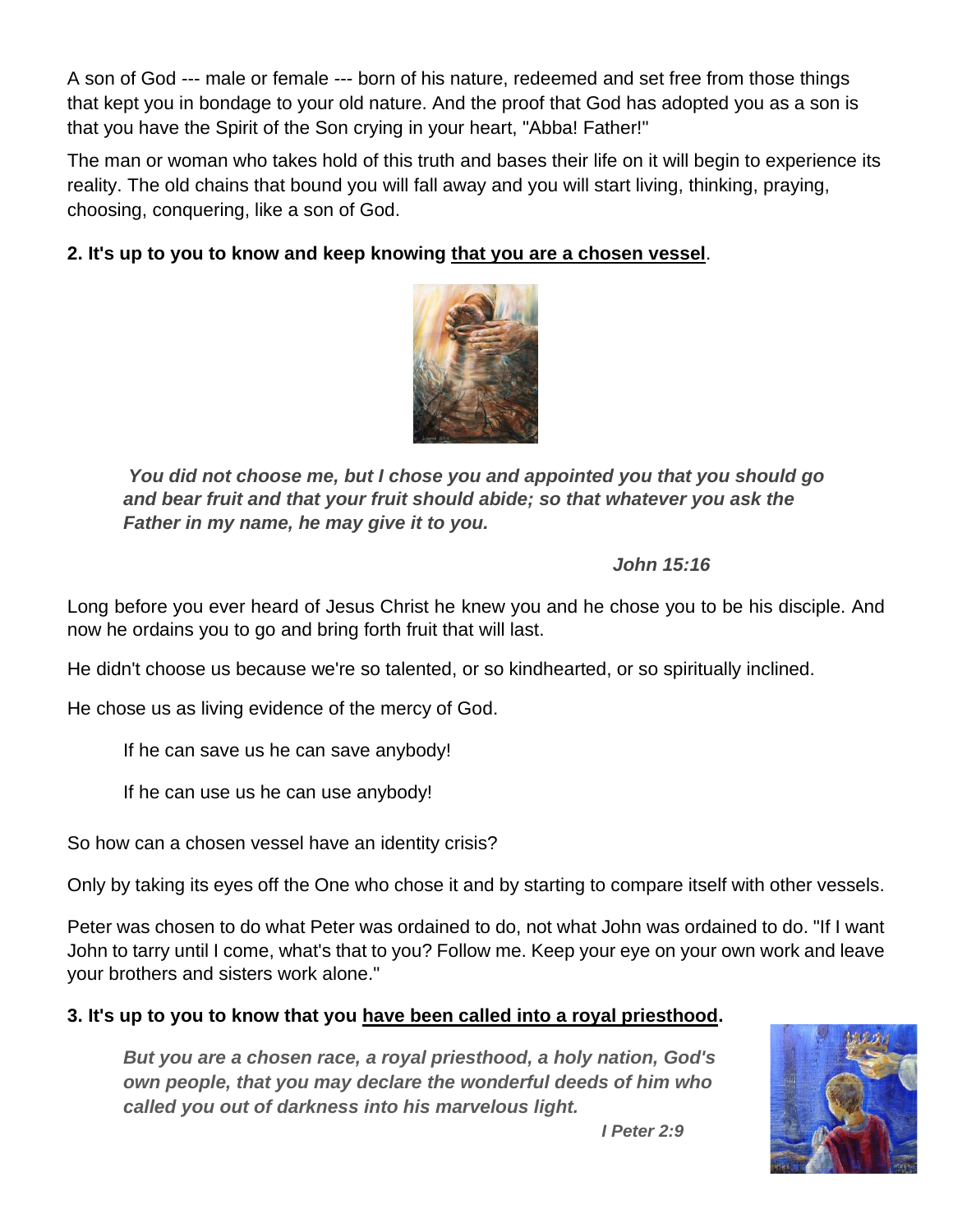And what does this priesthood do?

Everything the Messiah, the High Priest does.

It enters into his work of worshiping the Father and serving him night and day, ministering the life of God to the world through the blood of the Lamb, and above all interceding, praying.

The best place to discover again and. again who we are in relationship to God is in prayer – especially intercessory prayer.

As we pray for others by name, faithfully lifting them before the Throne for blessing we will know that we are indeed members of a royal priesthood and we will see life descending from heaven upon those for whom we pray.

#### **4. It's up to you to know and keep knowing that you are on your way to glory.**

*Beloved, we are God's children now; it does not yet appear what we shall be, but we know that when he appears we shall be like him, for we shall see him as he is. And every one who thus hopes in him purifies himself as he is pure.*

*I John 3:2-3*

## *"Knowing that he had come from God and was going to God."*

Knowing that in spite of the humiliating and agonizing things that lay directly ahead he was on his way back to the glory of the Father.

If we allow ourselves to lose sight of the goal we make ourselves vulnerable to every false goal, every distraction the enemy dangles in front of our minds.

We are on our way to a place where all the glory for which we were made, all the good our hearts have ever longed for, the beauty of the living God to which the whole universe sings in harmony will be visible to our eyes. We will see his glory, we will hear unspeakable music, and we will taste unimaginable delights.

And the assurance that this glory waits for us is that the foretaste of all this is ours now through the Holy Spirit.

# **But it's up to us to know and keep knowing where our destination really is.**



**Who we are is clearly connected to where we're headed**.